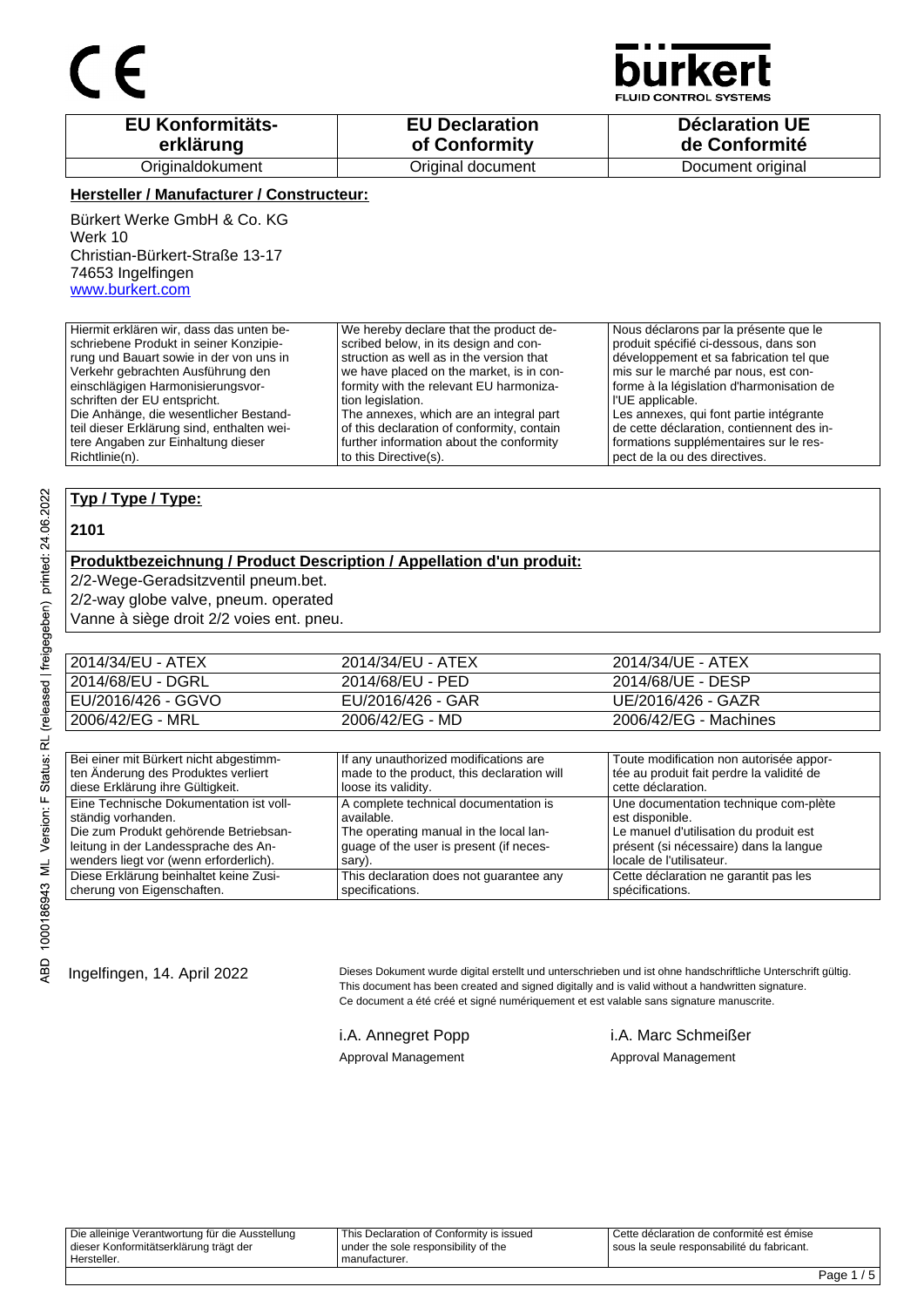



| <b>Anhang ATEX zur</b><br>EU Konformitätserklärung                                                                                                                                                                                                                                                                                                            | <b>Annex ATEX for</b><br><b>EU Declaration of Conformity</b>                                                                                                                                                                                                                                                                              | Annexe ATEX à la<br><b>Déclaration UE de</b>                                                                                                                                                                                                                                                                                            |
|---------------------------------------------------------------------------------------------------------------------------------------------------------------------------------------------------------------------------------------------------------------------------------------------------------------------------------------------------------------|-------------------------------------------------------------------------------------------------------------------------------------------------------------------------------------------------------------------------------------------------------------------------------------------------------------------------------------------|-----------------------------------------------------------------------------------------------------------------------------------------------------------------------------------------------------------------------------------------------------------------------------------------------------------------------------------------|
| Originaldokument                                                                                                                                                                                                                                                                                                                                              | Original document                                                                                                                                                                                                                                                                                                                         | Document original                                                                                                                                                                                                                                                                                                                       |
|                                                                                                                                                                                                                                                                                                                                                               |                                                                                                                                                                                                                                                                                                                                           |                                                                                                                                                                                                                                                                                                                                         |
| 2014/34/EU - ATEX                                                                                                                                                                                                                                                                                                                                             | 2014/34/EU - ATEX                                                                                                                                                                                                                                                                                                                         | 2014/34/UE - ATEX                                                                                                                                                                                                                                                                                                                       |
|                                                                                                                                                                                                                                                                                                                                                               | Reference in the Official Journal of the EU: L 96 dated 29.3.2014                                                                                                                                                                                                                                                                         |                                                                                                                                                                                                                                                                                                                                         |
| Typ / Type / Type (Geräteschlüssel / product specification key / clé de produit):                                                                                                                                                                                                                                                                             |                                                                                                                                                                                                                                                                                                                                           |                                                                                                                                                                                                                                                                                                                                         |
| 2101 ** ** *** ****** * * **** ****<br>(1)                                                                                                                                                                                                                                                                                                                    |                                                                                                                                                                                                                                                                                                                                           |                                                                                                                                                                                                                                                                                                                                         |
| Variabler Code / Variable code / Variable Code:<br>(1)                                                                                                                                                                                                                                                                                                        | Gilt nur in Verbindung mit / Only valid in combination with / Est uniquement valable en lien avec: PX51                                                                                                                                                                                                                                   |                                                                                                                                                                                                                                                                                                                                         |
| Der oben beschriebene Gegenstand der<br>Erklärung erfüllt die Vorschriften der<br>Richtlinie 2014/34/EU des Europäischen<br>Parlaments und des Rates vom 26. Februar<br>2014 zur Harmonisierung der<br>Rechtsvorschriften der Mitgliedstaaten<br>für Geräte und Schutzsysteme zur be-<br>stimmungsgemäßen Verwendung in ex-<br>plosionsgefährdeten Bereichen. | The object of the declaration described<br>above is in conformity with Directive<br>2014/34/EU of the European Parliament<br>and of the Council of 26 February 2014<br>on the harmonisation of the laws of the<br>Member States relating to equipment<br>and protective systems intended for use<br>in potentially explosive atmospheres. | L'objet de la déclaration décrit ci-dessus<br>est conforme à la directive 2014/34/UE<br>du Parlement européen et du Conseil du<br>26 février 2014 relative à l'harmonisation<br>des législations des États membres<br>concernant les appareils et les systèmes<br>de protection destinés à être utilisés<br>en atmosphères explosibles. |
| Nur gültig in Verbindung mit der EX-<br>Kennzeichnung des Gerätes!                                                                                                                                                                                                                                                                                            | Only valid in combination with the<br>EX-marking of the equipment!                                                                                                                                                                                                                                                                        | Uniquement valable en liaison avec le<br>marquage EX de l'appareil!                                                                                                                                                                                                                                                                     |
| Das Gerät kann eingesetzt werden ge-<br>mäß den auf dem Typschild und in der<br>Betriebsanleitung angegebenen Daten.                                                                                                                                                                                                                                          | The device can be used in accordance<br>with the data given on the nameplate<br>and in the operating instructions.                                                                                                                                                                                                                        | Le dispositif peut être utilisé conformé-<br>ment aux indications de la plaque signa-<br>létique et dans la notice d'utilisation.                                                                                                                                                                                                       |
| Die Schutzziele der Niederspannungs-<br>richtlinie 2014/35/EU wurden eingehal-<br>ten.                                                                                                                                                                                                                                                                        | The protection objectives of the low<br>Voltage Directive 2014/35/EU are com-<br>plied with.                                                                                                                                                                                                                                              | Les objectifs de sécurité de la Directive<br>Basse Tension 2014/35/UE ont été ob-<br>servés.                                                                                                                                                                                                                                            |
| Für die Bewertung wurden folgende<br>Normen herangezogen (wenn anwend-<br>bar):<br>EN 80079-36:2016, EN 80079-37:2016                                                                                                                                                                                                                                         | For evaluation of the conformity, the<br>following standards were consulted<br>(if applicable):                                                                                                                                                                                                                                           | Pour l'évaluation de la conformité, les<br>normes suivantes ont été utilisées (le<br>cas échéant):                                                                                                                                                                                                                                      |
| Das genannte Produkt ist bescheinigt                                                                                                                                                                                                                                                                                                                          | The product is certified by the Notified                                                                                                                                                                                                                                                                                                  | Le produit est certifié par l'organisme                                                                                                                                                                                                                                                                                                 |
| durch die Notifizierte Stelle:                                                                                                                                                                                                                                                                                                                                | Body:                                                                                                                                                                                                                                                                                                                                     | notifié:                                                                                                                                                                                                                                                                                                                                |
|                                                                                                                                                                                                                                                                                                                                                               | Name und Anschrift der Notifizierten Stelle:/ Name and Address of the notified body:/ Nom et adresse de l'organisme notifié:                                                                                                                                                                                                              |                                                                                                                                                                                                                                                                                                                                         |
|                                                                                                                                                                                                                                                                                                                                                               | <b>Bureau Veritas CPS</b><br>Germany GmbH<br><b>Businesspark</b><br>86842 Türkheim, Germany                                                                                                                                                                                                                                               |                                                                                                                                                                                                                                                                                                                                         |
| EU-Baumusterprüfbescheinigung Nr.:                                                                                                                                                                                                                                                                                                                            | EU Type Examination Certificate No.:<br>EPS 18 ATEX 2 008 X, 02.03.2018                                                                                                                                                                                                                                                                   | Attestation d'examen UE de type Non.:                                                                                                                                                                                                                                                                                                   |

|                                         |                                        |                                             | $\sim$ $\sim$ $\sim$ |
|-----------------------------------------|----------------------------------------|---------------------------------------------|----------------------|
| sind zu beachten                        | I documentation have to be observed.   | avec le produit doivent être respectées.    |                      |
| der mitgelieferten Produktdokumentation | I installation of the enclosed product | I décrites dans la documentation fournie    |                      |
| Die Sicherheits- und Einbauhinweise     | The instructions for safety and        | Les consignes de sécurité et d'installation |                      |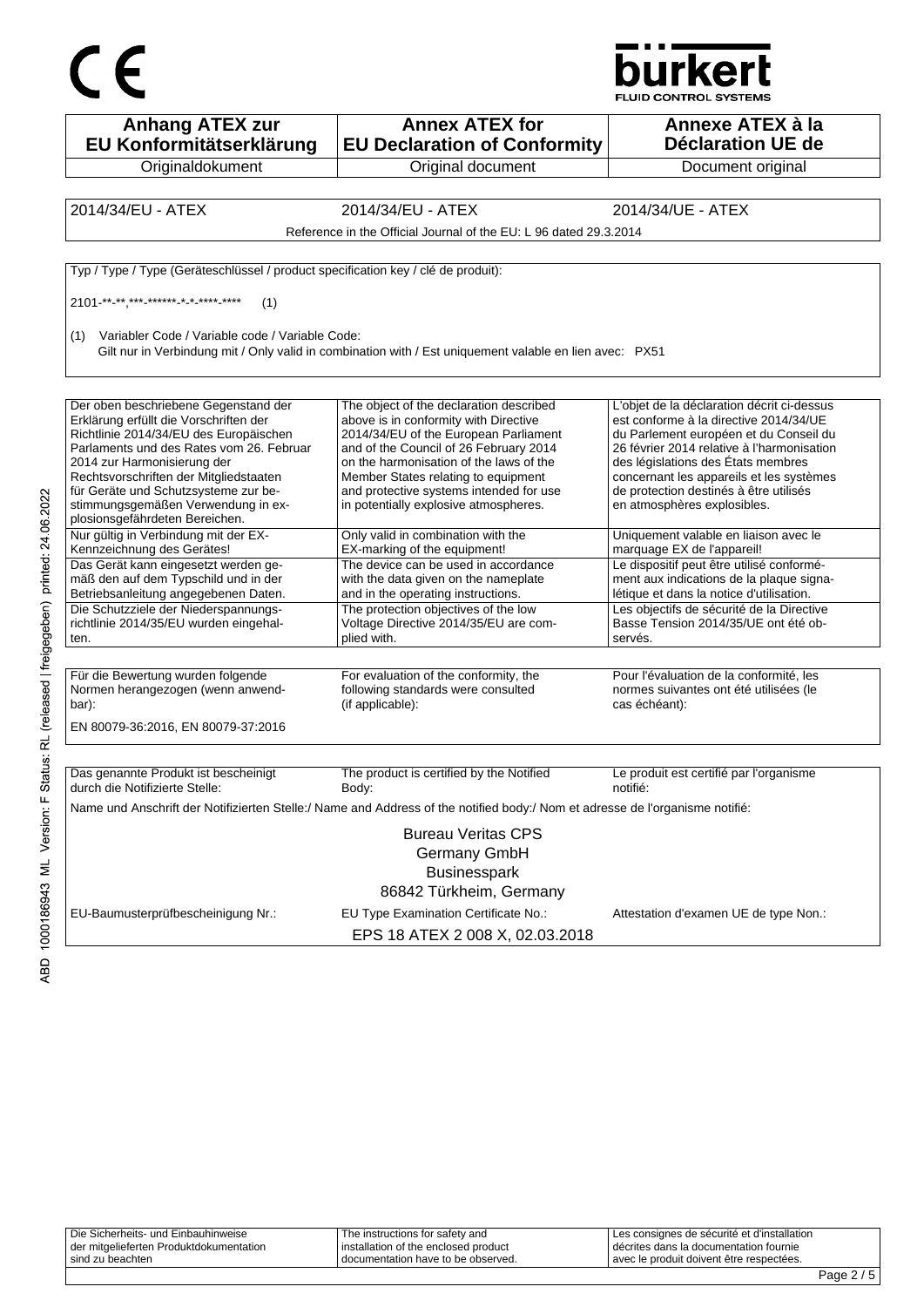# $C \in$

## **burkert**

FLUID CONTROL SYSTEMS

| <b>Anhang DGRL zur</b><br>EU Konformitätserklärung                                                                                                                                                                                                                                                                       | <b>Annex PED for</b><br>Annexe DESP à la<br><b>Déclaration UE de</b><br><b>EU Declaration of Conformity</b>                                                                                                                                                                                            |                                                                       |                                                                                                                                                                                                                                                                                                        |                                                                       |
|--------------------------------------------------------------------------------------------------------------------------------------------------------------------------------------------------------------------------------------------------------------------------------------------------------------------------|--------------------------------------------------------------------------------------------------------------------------------------------------------------------------------------------------------------------------------------------------------------------------------------------------------|-----------------------------------------------------------------------|--------------------------------------------------------------------------------------------------------------------------------------------------------------------------------------------------------------------------------------------------------------------------------------------------------|-----------------------------------------------------------------------|
| Originaldokument                                                                                                                                                                                                                                                                                                         | Original document                                                                                                                                                                                                                                                                                      |                                                                       |                                                                                                                                                                                                                                                                                                        | Document original                                                     |
|                                                                                                                                                                                                                                                                                                                          |                                                                                                                                                                                                                                                                                                        |                                                                       |                                                                                                                                                                                                                                                                                                        |                                                                       |
| 2014/68/EU - DGRL                                                                                                                                                                                                                                                                                                        | 2014/68/EU - PED                                                                                                                                                                                                                                                                                       |                                                                       | 2014/68/UE - DESP                                                                                                                                                                                                                                                                                      |                                                                       |
|                                                                                                                                                                                                                                                                                                                          |                                                                                                                                                                                                                                                                                                        |                                                                       |                                                                                                                                                                                                                                                                                                        |                                                                       |
|                                                                                                                                                                                                                                                                                                                          |                                                                                                                                                                                                                                                                                                        | Reference in the Official Journal of the EU: L 189 dated 27.6.2014    |                                                                                                                                                                                                                                                                                                        |                                                                       |
|                                                                                                                                                                                                                                                                                                                          |                                                                                                                                                                                                                                                                                                        |                                                                       |                                                                                                                                                                                                                                                                                                        |                                                                       |
| Abweichend zu 2014/68/EU Artikel 1<br>Absatz 2 f) werden folgende Angaben<br>gemacht.                                                                                                                                                                                                                                    | Varying from 2014/68/EU, Article 1 (2)<br>(f), the following information shall be<br>provided.                                                                                                                                                                                                         |                                                                       | Paragraphe 2 Contrairement à<br>2014/68/UE Article 1, f), les détails sui-<br>vants ont été fournis.                                                                                                                                                                                                   |                                                                       |
| Typ / Type / Type (Geräteschlüssel / product specification key / clé de produit):                                                                                                                                                                                                                                        |                                                                                                                                                                                                                                                                                                        |                                                                       |                                                                                                                                                                                                                                                                                                        |                                                                       |
|                                                                                                                                                                                                                                                                                                                          |                                                                                                                                                                                                                                                                                                        |                                                                       |                                                                                                                                                                                                                                                                                                        |                                                                       |
| 2101-**-**,***-******-*-**(1)-****                                                                                                                                                                                                                                                                                       |                                                                                                                                                                                                                                                                                                        |                                                                       |                                                                                                                                                                                                                                                                                                        |                                                                       |
| Leitungsanschluss (LTA = DN) / port connection / raccord - category I:<br>(1)<br>DGRL gilt nur, wenn LTA > DN25 / PED valid only for LTA > DN25 / DESP valide de LTA > DN25<br>Maximaler Betriebsdruck PN 15 bar bei DN65 /max. working pressure PN 15 bar at DN65 /<br>Pression de service maximale PN 15 bar pour DN65 |                                                                                                                                                                                                                                                                                                        |                                                                       |                                                                                                                                                                                                                                                                                                        |                                                                       |
| Der oben beschriebene Gegenstand der                                                                                                                                                                                                                                                                                     |                                                                                                                                                                                                                                                                                                        |                                                                       |                                                                                                                                                                                                                                                                                                        |                                                                       |
| Erklärung erfüllt die Vorschriften der<br>Richtlinie 2014/68/EU des Europäischen<br>Parlaments und des Rates vom 15. Mai<br>2014 zur Harmonisierung der Rechts-<br>vorschriften der Mitgliedstaaten über die<br>Bereitstellung von Druckgeräten auf<br>dem Markt.                                                        | The object of the declaration described<br>above is in conformity with Directive<br>2014/68/EU of the European Parliament<br>and of the Council of 15 May 2014 on<br>the harmonisation of the laws of the<br>Member States relating to the making<br>available on the market of pressure<br>equipment. |                                                                       | L'objet de la déclaration décrit ci-dessus<br>est conforme à la directive 2014/68/UE<br>du Parlement européen et du Conseil du<br>15 mai 2014 relative à l'harmonisation<br>des législations des États membres con-<br>cernant la mise à disposition sur le mar-<br>ché des équipements sous pression. |                                                                       |
|                                                                                                                                                                                                                                                                                                                          |                                                                                                                                                                                                                                                                                                        |                                                                       |                                                                                                                                                                                                                                                                                                        |                                                                       |
| Für die Bewertung wurden folgende<br>Normen herangezogen (wenn anwend-<br>bar):                                                                                                                                                                                                                                          | For evaluation of the conformity, the<br>following standards were consulted<br>(if applicable):                                                                                                                                                                                                        |                                                                       | Pour l'évaluation de la conformité, les<br>normes suivantes ont été utilisées (le<br>cas échéant):                                                                                                                                                                                                     |                                                                       |
| EN 13480-5:2012                                                                                                                                                                                                                                                                                                          |                                                                                                                                                                                                                                                                                                        |                                                                       |                                                                                                                                                                                                                                                                                                        |                                                                       |
| Angewandtes Konformitäts-<br>bewertungsverfahren: Modul A<br>(Interne Fertigungskontrolle)                                                                                                                                                                                                                               | Applied conformity assessment:<br>Module A<br>(Internal production control)                                                                                                                                                                                                                            |                                                                       | Examen de conformité appliqué:<br>Module A<br>(Vérification interne de la production)                                                                                                                                                                                                                  |                                                                       |
| Einteilung nach Artikel 4 und Anhang II:<br>Fluidklasse 1 (gasförmig oder flüssig),<br>Diagramm 6, Kategorie I<br>Instabile Gase sind ausgeschlossen.<br>Max. Betriebsdruck PN 10 bar bei DN 100                                                                                                                         | Classification acc. to Article 4 and Annex II:<br>Class 1 fluid (gaseous or liquid)<br>Chart 6, Category I<br>Unstable gases are excluded.<br>Max. working pressure PN 10 bar at DN 100                                                                                                                |                                                                       | Classification de l'article 4 et à l'annexe II:<br>Classe 1 de fluide (gazeux ou liquide)<br>Tableau 6, Catégorie I<br>Gaz instables sont exclus. Pression de<br>service maximale PN 10 bar pour DN 100                                                                                                |                                                                       |
|                                                                                                                                                                                                                                                                                                                          |                                                                                                                                                                                                                                                                                                        |                                                                       |                                                                                                                                                                                                                                                                                                        |                                                                       |
| Das Produkt kann unter den folgenden Bedingungen<br>verwendet werden (abhängig vom max Druck, dem<br>LTA und dem Medium), ohne Kategorie                                                                                                                                                                                 | The product can be used under the following condi-<br>tions (dependent of the maximum operating pressure,<br>the LTA and the medium), without category                                                                                                                                                 |                                                                       | Le produit peut être utilisé dans les conditions sui-<br>vantes (dépendante de la pression de service maxi-<br>male, la LTA et le milieu), sans catégorie                                                                                                                                              |                                                                       |
| Medium<br>Bedingungen                                                                                                                                                                                                                                                                                                    | Fluid                                                                                                                                                                                                                                                                                                  | Conditions                                                            | Fluide                                                                                                                                                                                                                                                                                                 | Conditions                                                            |
| Gruppe 1, §4.1.c.i<br>$DN \leq 25$                                                                                                                                                                                                                                                                                       | Fluid group 1, §4.1.c.i                                                                                                                                                                                                                                                                                | $DN \leq 25$                                                          | Fluide groupe 1, §4.1.c.i                                                                                                                                                                                                                                                                              | $DN \leq 25$                                                          |
| Gruppe 2, §4.1.c.i<br>$DN \leq 32$ oder PS*DN $\leq 1000$                                                                                                                                                                                                                                                                | Fluid group 2, §4.1.c.i                                                                                                                                                                                                                                                                                | DN $\leq$ 32 or PS*DN $\leq$ 1000                                     | Fluide groupe 2, §4.1.c.i                                                                                                                                                                                                                                                                              | $DN \leq 32$ ou PS*DN $\leq 1000$                                     |
| Gruppe 1, §4.1.c.ii<br>$DN \le 25$ oder PS*DN $\le 2000$<br>$DN \le 200$ oder PS*DN $\le 5000$                                                                                                                                                                                                                           | Fluid group 1, §4.1.c.ii                                                                                                                                                                                                                                                                               | DN $\leq$ 25 or PS*DN $\leq$ 2000                                     | Fluide groupe 1, §4.1.c.ii                                                                                                                                                                                                                                                                             | $DN \le 25$ ou PS*DN $\le 2000$<br>DN $\leq$ 200 ou PS*DN $\leq$ 5000 |
| Gruppe 2, §4.1.c.ii                                                                                                                                                                                                                                                                                                      | Fluid group 2, §4.1.c.ii                                                                                                                                                                                                                                                                               | $DN \le 200$ or PS*DN $\le 5000$<br>DN (LTA) in mm and PS (PN) in bar | Fluide groupe 2, §4.1.c.ii                                                                                                                                                                                                                                                                             |                                                                       |

| Die Sicherheits- und Einbauhinweise       | The instructions for safety and        | Les consignes de sécurité et d'installation |
|-------------------------------------------|----------------------------------------|---------------------------------------------|
| I der mitgelieferten Produktdokumentation | l installation of the enclosed product | I décrites dans la documentation fournie    |
| I sind zu beachten                        | documentation have to be observed.     | l avec le produit doivent être respectées.  |
|                                           |                                        |                                             |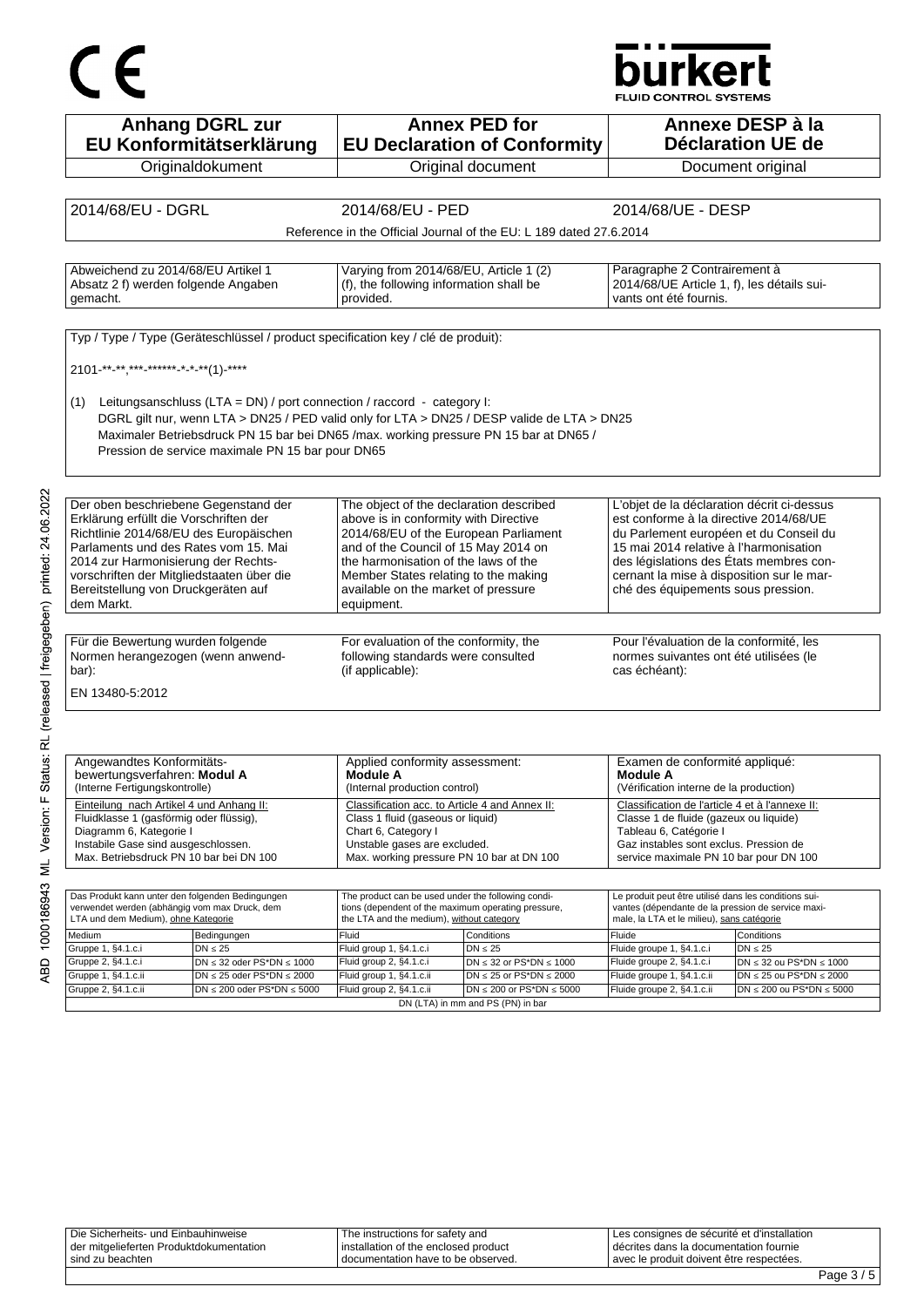

**Anhang GGVO zur EU Konformitätserklärung Originaldokument Annex GAR for EU Declaration of Conformity** Original document **Annexe GAZR à la Déclaration UE de**  Document original EU/2016/426 - GGVO EU/2016/426 - GAR UE/2016/426 - GAZR Reference in the Official Journal of the EU: L 81 dated 31.03.2016 Typ / Type / Type (Geräteschlüssel / product specification key / clé de produit): 2101-\*\*-\*\*,\*\*\*-\*\*\*\*\*\*-\*-\*-\*\*\*\*-\*\*\*\*\* (1) (1) Variabler Code / Variable code / Variable Code: Verbindung mit / Only valid in combination with / Est uniquement valable en lien avec: PO19 / PO20 Der oben beschriebene Gegenstand der Erklärung erfüllt die Vorschriften der Verordnung (EU) 2016/426 des Europäischen Parlaments und des Rates vom 9. März 2016 über Geräte zur Verbrennung gasförmiger Brennstoffe und zur Aufhebung der Richtlinie 2009/142/EG. The object of the declaration described above is in conformity with Regulation (EU) 2016/426 of the European Parliament and of the Council of 9 March 2016 on appliances burning gaseous fuels and repealing Directive 2009/142/EC. L'objet de la déclaration décrit ci-dessus est conforme à la Règlement (UE) 2016/426 du Parlement européen et du Conseil du 9 mars 2016 concernant les appareils brûlant des combustibles gazeux et abrogeant la directive 2009/142/CE Für die Bewertung wurden folgende Normen herangezogen (wenn anwendbar): For evaluation of the conformity, the following standards were consulted (if applicable): Pour l'évaluation de la conformité, les normes suivantes ont été utilisées (le cas échéant): EN 13611:2015, EN 161:2011+A3:2013, EN 16678:2015 Das genannte Produkt ist bescheinigt durch die Notifizierte Stelle: The product is certified by the Notified Body: Le produit est certifié par l'organisme notifié: Name und Anschrift der Notifizierten Stelle:/ Name and Address of the notified body:/ Nom et adresse de l'organisme notifié DVGW Cert GmbH Josef-Wirmer-Straße 1-3 53123 Bonn, Germany EU-Baumusterprüfbescheinigung Nr.: EU Type Examination Certificate No.: Attestation d'examen UE de type Non.:

CE-0085CO0344, 15.04.2020

| Die Sicherheits- und Einbauhinweise     | The instructions for safety and      | Les consignes de sécurité et d'installation |  |
|-----------------------------------------|--------------------------------------|---------------------------------------------|--|
| der mitgelieferten Produktdokumentation | installation of the enclosed product | décrites dans la documentation fournie      |  |
| l sind zu beachten                      | documentation have to be observed.   | avec le produit doivent être respectées.    |  |
|                                         |                                      |                                             |  |